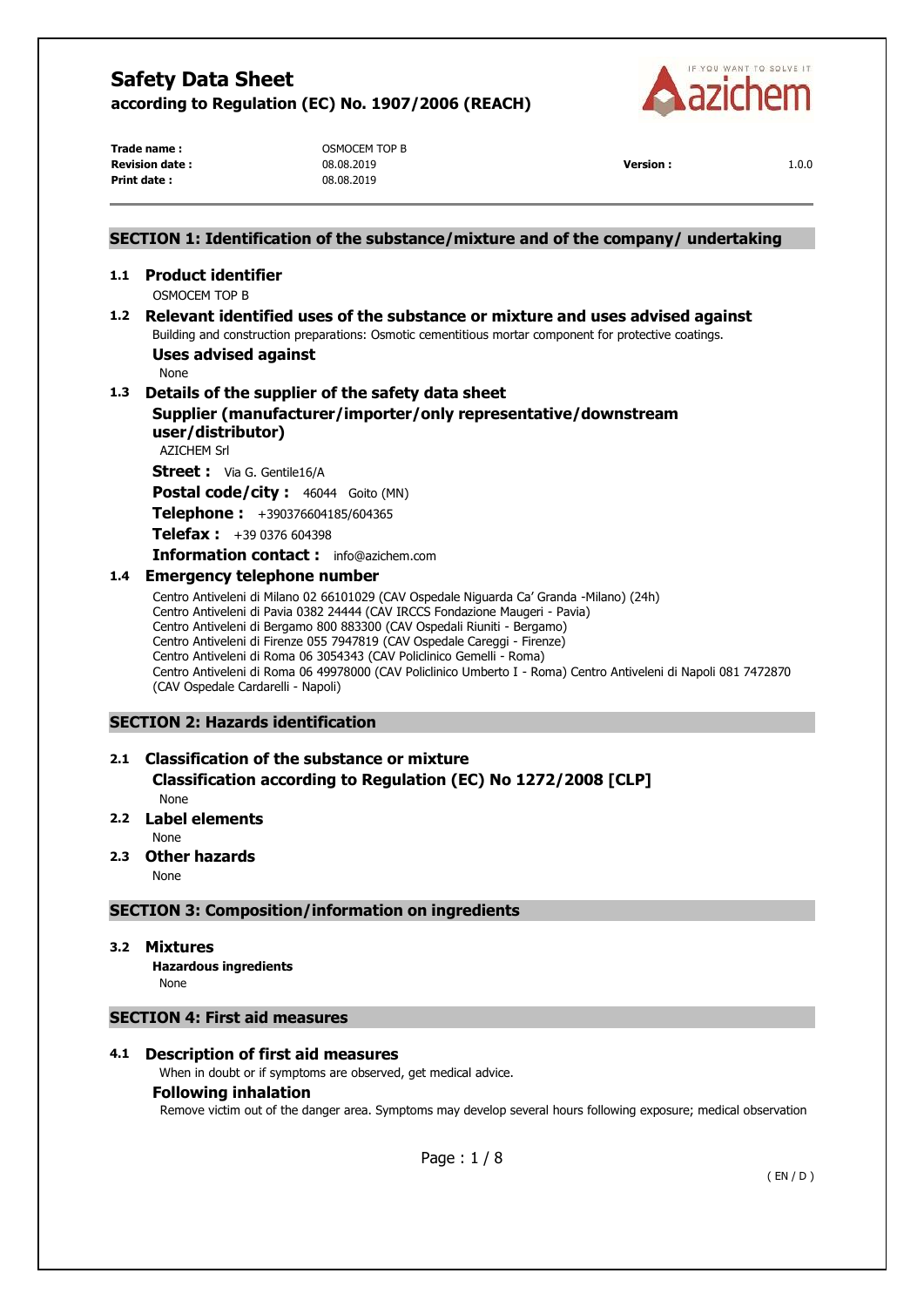

| Trade name :          | OSMOCEM TOP B |                 |       |
|-----------------------|---------------|-----------------|-------|
| <b>Revision date:</b> | 08.08.2019    | <b>Version:</b> | 1.0.0 |
| Print date:           | 08.08.2019    |                 |       |

therefore necessary for at least 48 hours.

### **In case of skin contact**

Wash immediately with: Water Remove contaminated, saturated clothing immediately. In case of skin irritation, consult a physician. In case of skin reactions, consult a physician.

## **After eye contact**

After contact with the eyes, rinse with water with the eyelids open for a sufficient length of time, then consult an ophthalmologist immediately.

## **After ingestion**

Never give anything by mouth to an unconscious person or a person with cramps.

- **4.2 Most important symptoms and effects, both acute and delayed**  No information available.
- **4.3 Indication of any immediate medical attention and special treatment needed**  None

# **SECTION 5: Firefighting measures**

# **5.1 Extinguishing media**

# **Suitable extinguishing media**

Extinguishing powder alcohol resistant foam Carbon dioxide (CO2) Water mist

**Unsuitable extinguishing media** 

High power water jet

**5.2 Special hazards arising from the substance or mixture Hazardous combustion products** 

None

**5.3 Advice for firefighters** 

Remove persons to safety.

# **Special protective equipment for firefighters**

Do not inhale explosion and combustion gases. Use appropriate respiratory protection.

# **SECTION 6: Accidental release measures**

# **6.1 Personal precautions, protective equipment and emergency procedures**

Clear spills immediately. Wear a self-contained breathing apparatus and chemical protective clothing.

# **For non-emergency personnel**

Remove persons to safety.

## **6.2 Environmental precautions**

Do not allow to enter into surface water or drains. In case of gas escape or of entry into waterways, soil or drains, inform the responsible authorities.

# **6.3 Methods and material for containment and cleaning up**

# **For containment**

Absorb with liquid-binding material (e.g. sand, diatomaceous earth, acid- or universal binding agents). Collect in closed and suitable containers for disposal.

#### **For cleaning up**

The contaminated area should be cleaned up immediately with: Water Retain contaminated washing water and dispose it.

#### **6.4 Reference to other sections**

Reference to other sections Safe handling: see section 7 Personal protection equipment: see section 8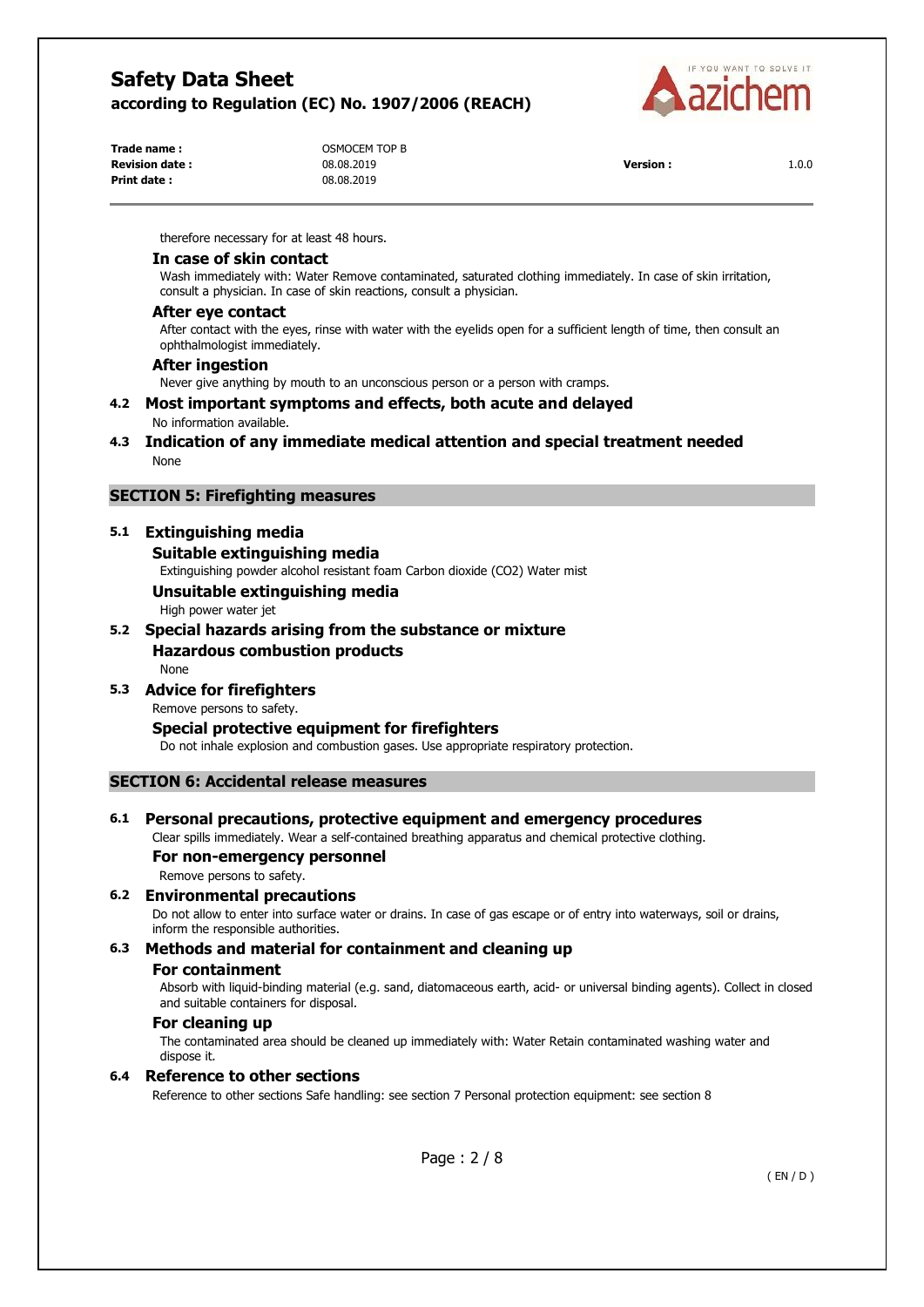

**Print date :** 08.08.2019

**Trade name :**  $OSMOCEM TOP B$ **Revision date :** 08.08.2019 **Version :** 1.0.0

# **SECTION 7: Handling and storage**



# **7.1 Precautions for safe handling**

#### **Protective measures**

**Specific requirements or handling rules**  Do not breathe dust. Do not breathe gas/fumes/vapour/spray. See section 8.

### **Advices on general occupational hygiene**

Normal precautions taken when handling chemicals should be observed.

### **7.2 Conditions for safe storage, including any incompatibilities**

Only use containers specifically approved for the substance/product.

### **Requirements for storage rooms and vessels**

Keep in a cool, well-ventilated place. Protect against UV-radiation/sunlight Humidity.

**Hints on joint storage** 

#### **Storage class :** 12

**Storage class (TRGS 510) :** 12

#### **Keep away from**

Store at least 3 metres apart from: Chemicals/products that react together readily

### **Further information on storage conditions**

Keep container tightly closed and in a well-ventilated place.

**7.3 Specific end use(s)** 

None

# **SECTION 8: Exposure controls/personal protection**

# **8.1 Control parameters**

None

# **8.2 Exposure controls**

# **Appropriate engineering controls**

If local exhaust ventilation is not possible or not sufficient, the entire working area must be ventilated by technical means. If technical exhaust or ventilation measures are not possible or insufficient, respiratory protection must be worn.

# **Personal protection equipment**



When using do not eat, drink, smoke, sniff.

# **Eye/face protection**

**Suitable eye protection**  Eye glasses with side protection DIN EN 166

# **Skin protection**

# **Hand protection**

Tested protective gloves must be worn DIN EN 374

**Suitable material** : Butyl caoutchouc (butyl rubber) NBR (Nitrile rubber) PVC (Polyvinyl chloride)

# **Respiratory protection**

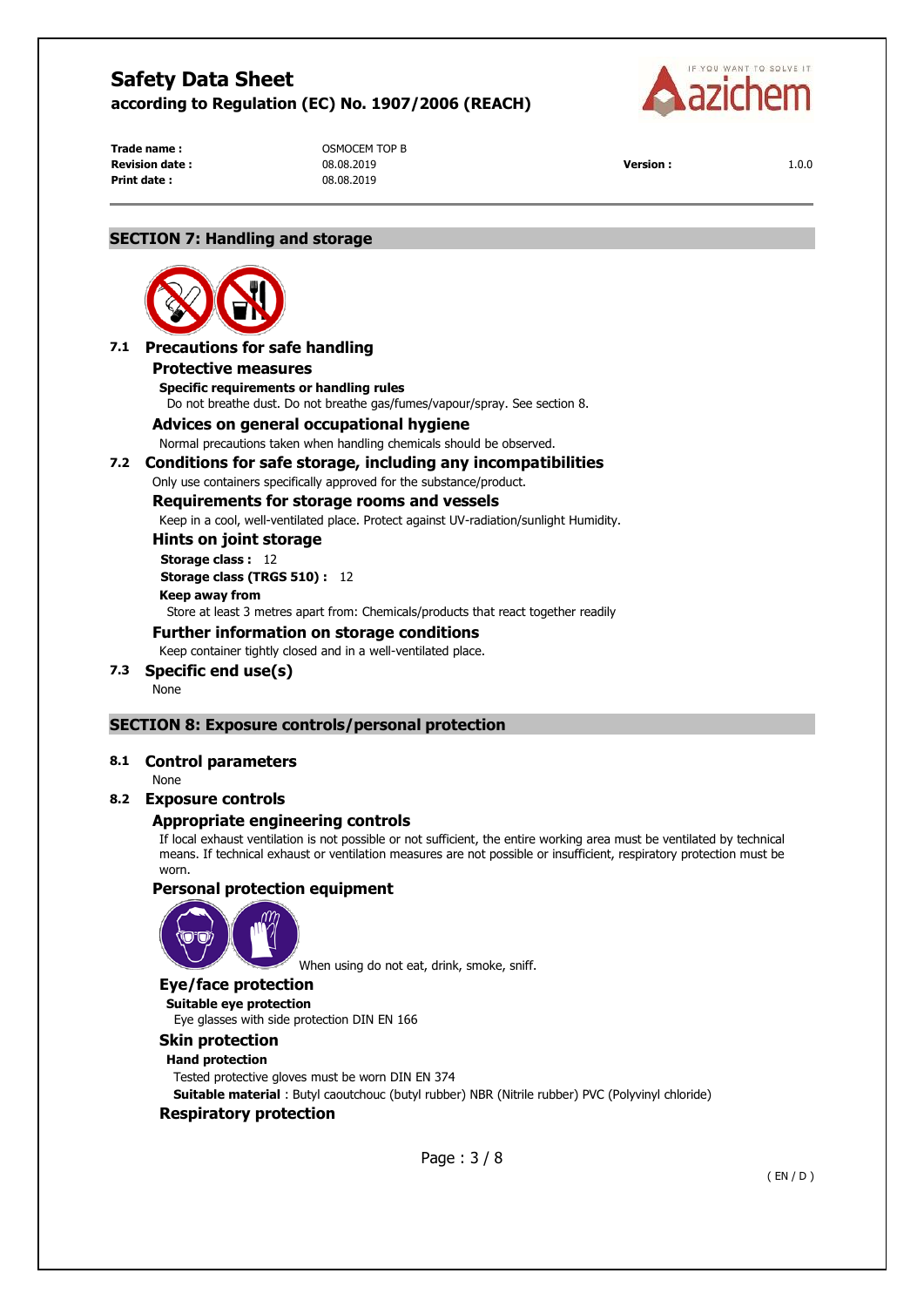

**Revision date :** 08.08.2019 **Version :** 1.0.0 **Print date :** 08.08.2019

**Trade name :**  $OSMOCEM TOP B$ 

Usually no personal respirative protection necessary.

# **SECTION 9: Physical and chemical properties**

# **9.1 Information on basic physical and chemical properties Safety relevant basis data**

|     | <b>Aspect</b>                               |                 | clear liquid       |
|-----|---------------------------------------------|-----------------|--------------------|
|     | Colour                                      |                 | No data available  |
|     | Odour                                       |                 | No data available  |
|     | Melting point/melting range:                | (1013 hPa)      | No data available  |
|     | <b>Vapour density</b>                       | $($ (air = 1) ) | Data not available |
|     | Initial boiling point and boiling<br>range: | (1013 hPa)      | No data available  |
|     | Decomposition temperature :                 |                 | No data available  |
|     | <b>Self flammability</b>                    |                 | No data available  |
|     | Flash point:                                |                 | No data available  |
|     | Flammability (solid, gas)                   |                 | Data not available |
|     | Lower explosion limit :                     |                 | No data available  |
|     | <b>Upper explosion limit:</b>               |                 | No data available  |
|     | <b>Explosive properties</b>                 |                 | Data not available |
|     | Vapour pressure                             | (20 °C)         | No data available  |
|     | Density:                                    | (20 °C)         | No data available  |
|     | <b>Water solubility:</b>                    | (20 °C)         | No data available  |
|     | pH :                                        |                 | No data available  |
|     | <b>Log Pow</b>                              | (20 °C)         | not applicable     |
|     | <b>Viscosity:</b>                           | (20 °C)         | No data available  |
|     | <b>Odour threshold</b>                      |                 | Data not available |
|     | <b>Evaporation rate</b>                     |                 | Data not available |
|     | <b>Oxidizing properties</b>                 |                 | Data not available |
| 9.2 | Other information                           |                 |                    |

None

# **SECTION 10: Stability and reactivity**

# **10.1 Reactivity**

The product is stable.

- **10.2 Chemical stability**  See section 7. No additional measures necessary.
- **10.3 Possibility of hazardous reactions**  No information available.
- **10.4 Conditions to avoid**  None.
- **10.5 Incompatible materials**  Nessuno in particolare
- **10.6 Hazardous decomposition products**  None

# **SECTION 11: Toxicological information**

**11.1 Information on toxicological effects Acute effects**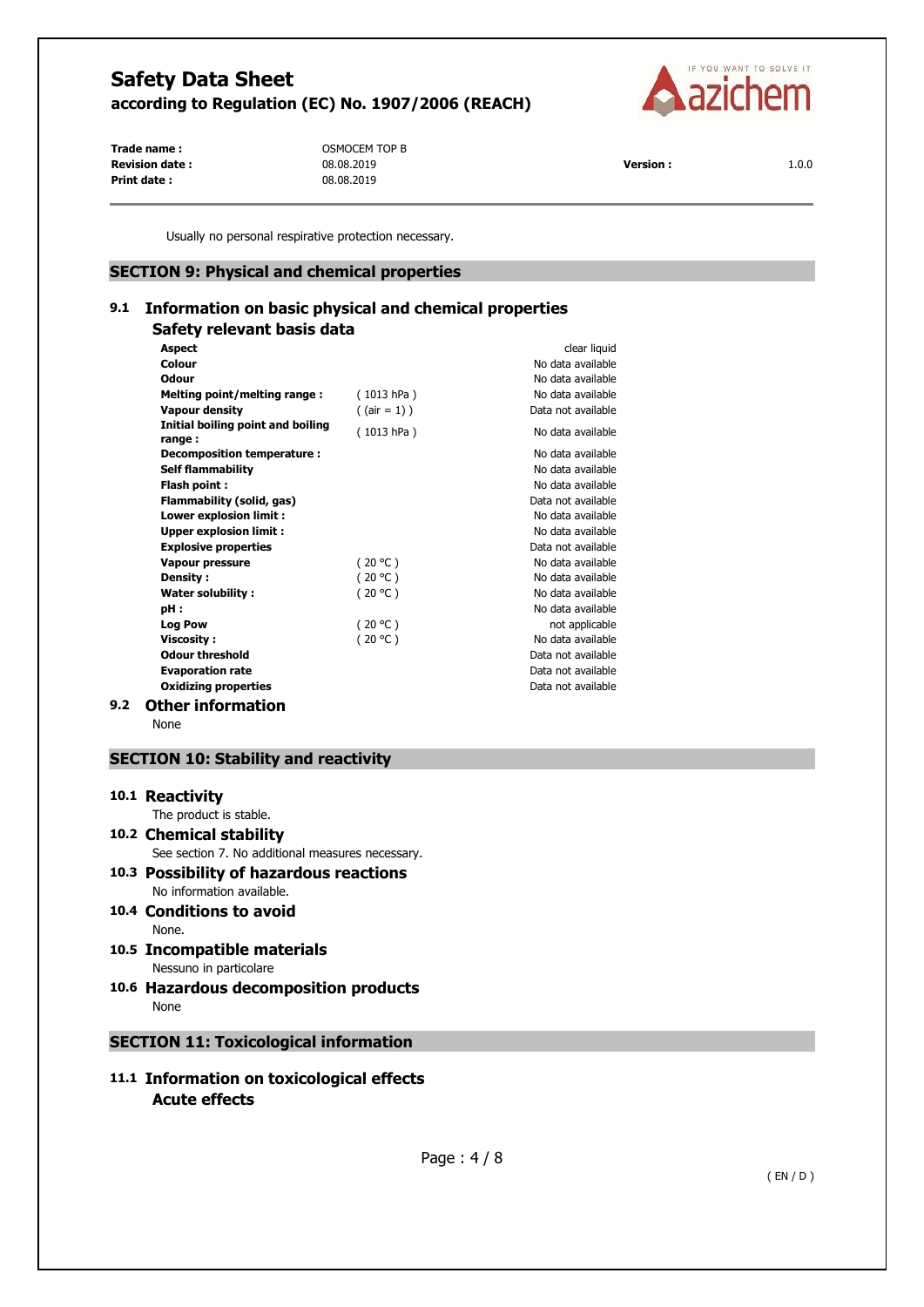

**Revision date :** 08.08.2019 **Version :** 1.0.0 **Print date :** 08.08.2019

**Trade name :**  $OSMOCEM TOP B$ 



It has no significant toxicity properties.

# **Irritant and corrosive effects Primary irritation to the skin**  Not an irritant. **Irritation to eyes**

Not an irritant. **Irritation to respiratory tract**  Not an irritant.

# **Sensitisation**

**In case of skin contact**  not sensitising. **In case of inhalation**  not sensitising.

# **Repeated dose toxicity (subacute, subchronic, chronic)**

There were no chronic effects or effects at low concentrations.

# **CMR effects (carcinogenicity, mutagenicity and toxicity for reproduction)**

The ingredients in this mixture do not meet the criteria for classification as CMR according to CLP.

# **SECTION 12: Ecological information**

Do not allow uncontrolled discharge of product into the environment.

### **12.1 Toxicity**

No data available

# **12.2 Persistence and degradability**  Product is partially biodegradable. Significant residues remain.

# **12.3 Bioaccumulative potential**  No indication of bioaccumulation potential.

# **12.4 Mobility in soil**

No information available.

# **12.5 Results of PBT and vPvB assessment**  The substance in the mixture does not meet the PBT/vPvB criteria according to REACH, annex XIII.

**12.6 Other adverse effects** 

# No information available.

**12.7 Additional ecotoxicological information**  None

# **SECTION 13: Disposal considerations**

**13.1 Waste treatment methods Product/Packaging disposal**  Dispose according to legislation.

# **SECTION 14: Transport information**

# **14.1 UN number**

No dangerous good in sense of these transport regulations.

# **14.2 UN proper shipping name**

No dangerous good in sense of these transport regulations.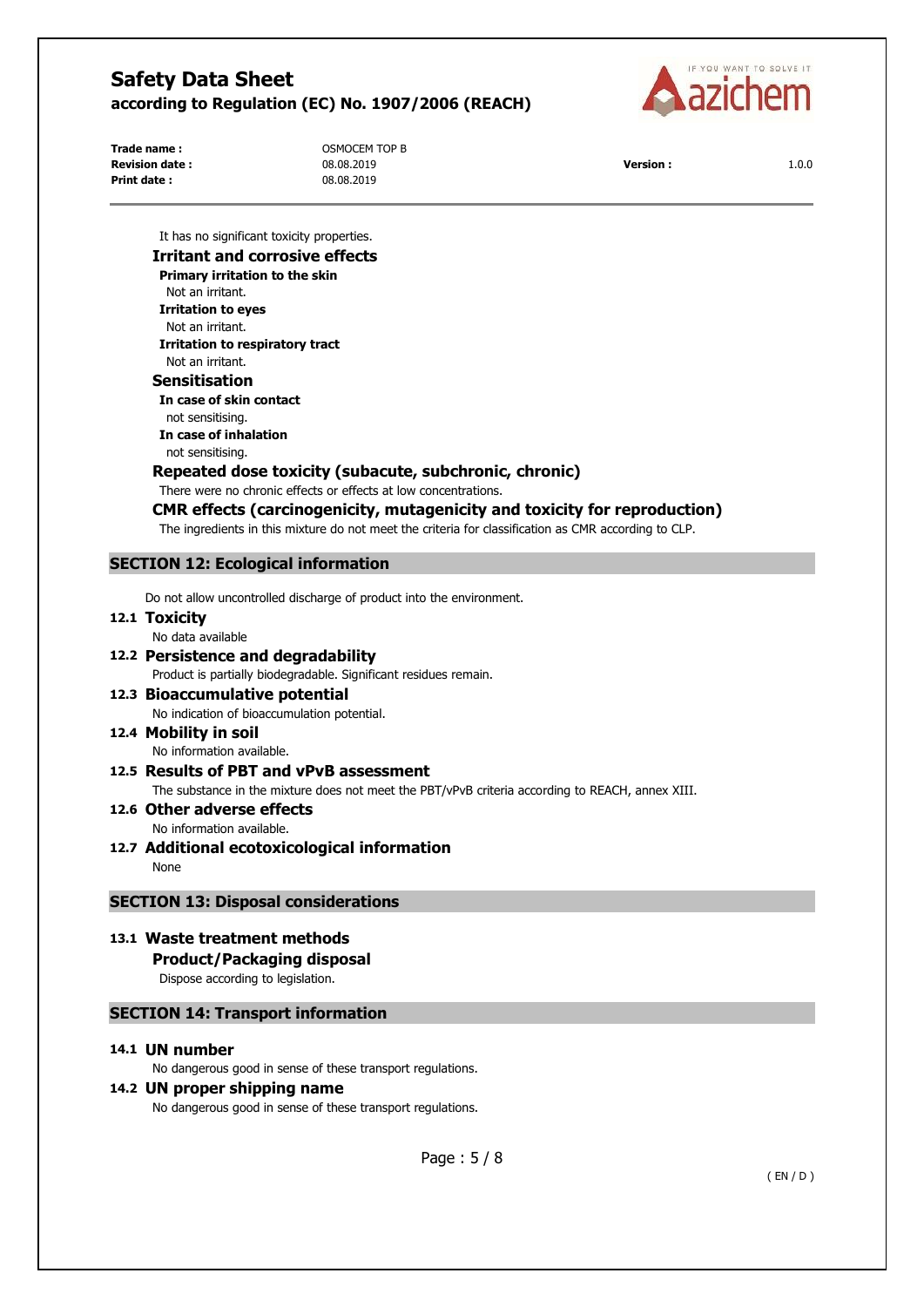

| Trade name :           | OSMOCEM TOP B |                  |       |
|------------------------|---------------|------------------|-------|
| <b>Revision date :</b> | 08.08.2019    | <b>Version :</b> | 1.0.0 |
| Print date :           | 08.08.2019    |                  |       |

### **14.3 Transport hazard class(es)**

No dangerous good in sense of these transport regulations.

#### **14.4 Packing group**

No dangerous good in sense of these transport regulations.

# **14.5 Environmental hazards**

No dangerous good in sense of these transport regulations.

# **14.6 Special precautions for user**

None

# **14.7 Transport in bulk according to Annex II of Marpol and the IBC Code**  not applicable

### **SECTION 15: Regulatory information**

## 15.1 Safety, health and environmental regulations/legislation specific for the substance or **mixture**

### **EU legislation**

Regulation (EC) 1907/2006 (REACh).

Regulation (EC) No 1272/2008 (CLP).

Regulation (EU) 2015/830 requirements for the compilation of safety data sheets.

Amendings, for the purposes of its adaptation to technical and scientific progress, Regulation (EC) No 1272/2008: Commission Regulation (EC) No 790/2009 (I ATP). Commission Regulation (EU) No 286/2011(II ATP). Commission Regulation (EU) No 618/2012 (III ATP). Commission Regulation (EU) No 487/2013 (IV ATP). Commission Regulation (EU) No 944/2013 (V ATP). Commission Regulation (EU) No 605/2014 (VI ATP). Commission Regulation (EU) No 1297/2014 (VII ATP). Commission Regulation (EU) No 2015/1221 (VIII ATP). Commission Regulation (EU) No 2016/1179 (IX ATP). Commission Regulation 2017/776 (EU) No (X ATP).

#### **Other regulations (EU)**

Directive 2012/18/EU on the control of major-accident hazards involving dangerous substances [Seveso-III-Directive] This product is not classified according to Directive 2012/18/EU.

#### **Regulation (CE) 1907/2006: Substance of very high concern included in the SVHC Candidate List**  None

#### **National regulations**

Italy: Legislative Decree 81/2008 (Consolidated Law on protection of health and safety at work), as amended and Directive 2009/161/UE - chemical risk assessment in accordance with Title IX

#### **Water hazard class (WGK)**

Class : nwg (Non-hazardous to water) Classification according to VwVwS

#### **15.2 Chemical safety assessment**

not applicable

### **SECTION 16: Other information**

#### **16.1 Indication of changes**

None

### **16.2 Abbreviations and acronyms**

**LEGENDA:**

| Accord européen relative au transport international des marchandises dangereuses par route (accordo<br>europeo relativo al trasporto internazionale delle merci pericolose su strada) |
|---------------------------------------------------------------------------------------------------------------------------------------------------------------------------------------|
| ASTM International, originariamente nota come American Society for Testing and Materials (ASTM)                                                                                       |
| European Inventory of Existing Commercial Chemical Substances (Registro Europeo delle Sostanze<br>chimiche in Commercio)                                                              |
| Effective Concentration 0/50/100 (Concentrazione Effettiva Massima per 0/50100% degli Individui)                                                                                      |
| Lethal Concentration 0/50/100 (Concentrazione Letale per 0/50100% degli Individui)                                                                                                    |
|                                                                                                                                                                                       |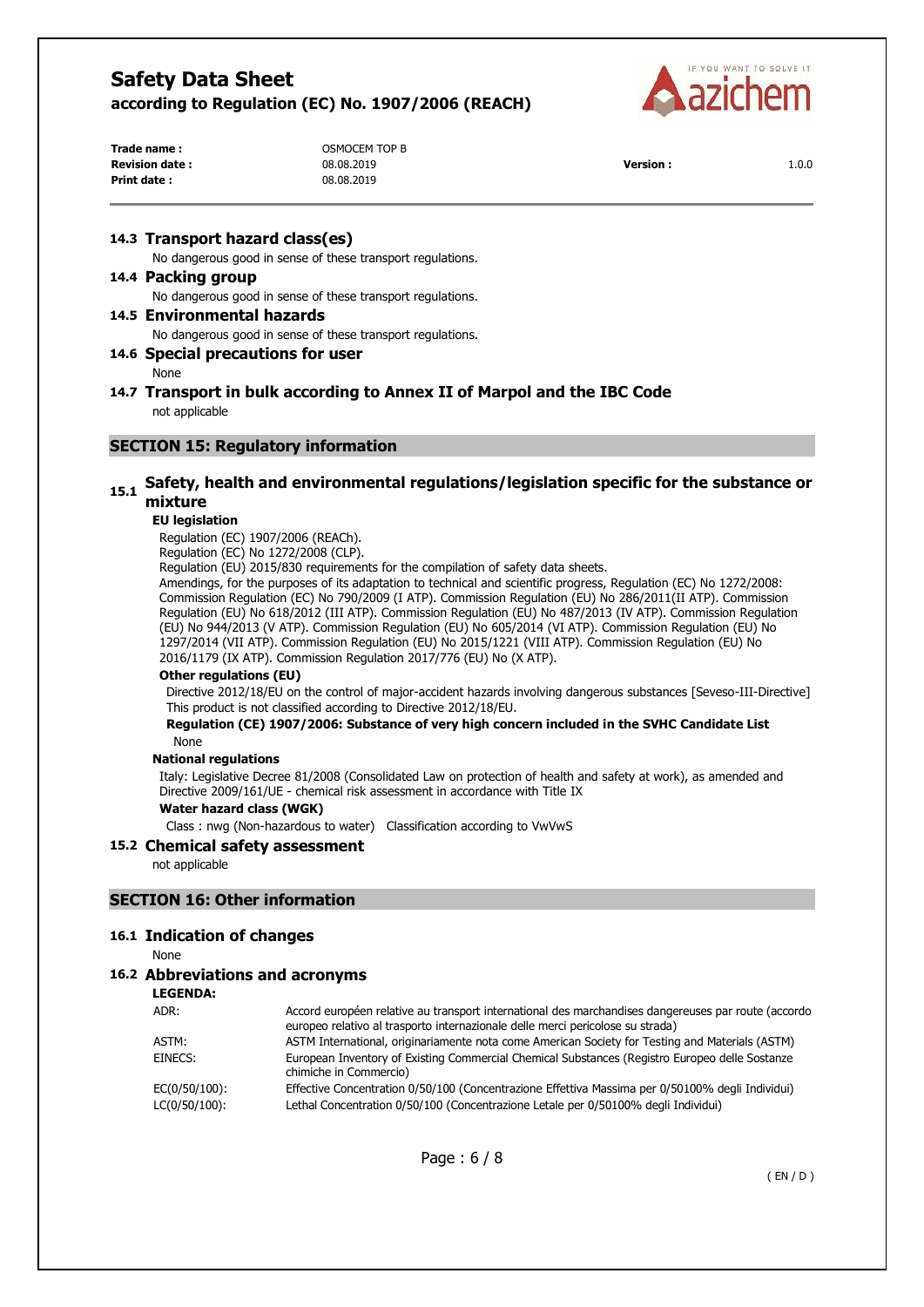

| Trade name:<br><b>Revision date:</b><br><b>Print date:</b> | <b>OSMOCEM TOP B</b><br>08.08.2019<br>08.08.2019                                                                                                                                     | <b>Version:</b>                                                         | 1.0.0 |
|------------------------------------------------------------|--------------------------------------------------------------------------------------------------------------------------------------------------------------------------------------|-------------------------------------------------------------------------|-------|
| IC50:                                                      | Inhibitor Concentration 50 (Concentrazione Inibente per il 50% degli Individui)                                                                                                      |                                                                         |       |
| NOEL:                                                      | No Observed Effect Level (Dose massima senza effetti)                                                                                                                                |                                                                         |       |
| NOEC:                                                      |                                                                                                                                                                                      | No Observed Effect Concentration (Concentrazione massima senza effetti) |       |
| LOEC:                                                      | Lowest Observed Effect Concentration (Concentrazione massima alla quale è possibile evidenziare un<br>effetto)                                                                       |                                                                         |       |
| DNEL:                                                      | Derived No Effect Level (Dose derivata di non effetto)                                                                                                                               |                                                                         |       |
| DMEL:                                                      | Derived Minimum Effect Level (Dose derivata di minimo effetto)                                                                                                                       |                                                                         |       |
| CLP:                                                       | Classification, Labelling and Packaging (Classificazione, Etichettatura e Imballaggio)                                                                                               |                                                                         |       |
| CSR:                                                       | Rapporto sulla Sicurezza Chimica (Chemical Safety Report)                                                                                                                            |                                                                         |       |
| $LD(0/50/100)$ :                                           | Lethal Dose 0/50/100 (Dose Letale per 0/50/100% degli Individui)                                                                                                                     |                                                                         |       |
| IATA:                                                      | International Air Transport Association (Associazione Internazionale del Trasporto Aereo)                                                                                            |                                                                         |       |
| ICAO:                                                      | International Civil Aviation Organization (Organizzazione Internazionale dell'Aviazione Civile)                                                                                      |                                                                         |       |
| Codice IMDG:                                               | International Maritime Dangerous Goods code (Codice sul Regolamento del Trasporto Marittimo)                                                                                         |                                                                         |       |
| PBT:                                                       | Persistent, bioaccumulative and toxic (sostanze persistenti bioaccumulabili e tossiche)                                                                                              |                                                                         |       |
| RID:                                                       | Règlement concernent le transport International ferroviaire des marchandises Dangereuses<br>(Regolamento concernente il trasporto Internazionale ferroviario delle merci Pericolose) |                                                                         |       |
| STEL:                                                      | Short term exposure limit (limite di esposizione a breve termine)                                                                                                                    |                                                                         |       |
| TLV:                                                       | Threshold limit value (soglia di valore limite)                                                                                                                                      |                                                                         |       |
| TWA:                                                       | Time Weighted Average (media ponderata nel tempo)                                                                                                                                    |                                                                         |       |
| UE:                                                        | Unione Europea                                                                                                                                                                       |                                                                         |       |
| vPvB:                                                      | Very persistent very bioaccumulative (sostanze molto persistenti e molto bioaccumulabili)                                                                                            |                                                                         |       |
| N.D.:                                                      | Non disponibile.                                                                                                                                                                     |                                                                         |       |
| N.A.:                                                      | Non applicabile                                                                                                                                                                      |                                                                         |       |
| AwSV.:                                                     | Ordinance on facilities for handling substances that are hazardous to water (Verordnung über Anlagen<br>zum Umgang mit wassergefährdenden Stoffen (AwSV))                            |                                                                         |       |

- PNEC: Predicted No Effect Concentration
- PNOS: Particulates not Otherwise Specified
- BOD: Biochemical Oxygen Demand COD: Chemical Oxygen Demand
- 
- BCF: BioConcentration Factor TRGS : Technische Regeln für Gefahrstoffe -Technical Rules for Hazardous Substances, defined by The Federal Institute for Occupational Safety and Health, Germany
- LCLo: Lethal Concentration Low (La minima concentrazione letale)
- ThOD: Theoretical Oxygen Demand
- **16.3 Key literature references and sources for data**

None

**16.4 Classification for mixtures and used evaluation method according to regulation (EC) No 1272/2008 [CLP]** 

calculated.

- **16.5 Relevant H- and EUH-phrases (Number and full text)**  None
- **16.6 Training advice**

None

**16.7 Additional information** 

None

The above information describes exclusively the safety requirements of the product and is based on our present-day knowledge. The information is intended to give you advice about the safe handling of the product named in this safety data sheet, for storage, processing, transport and disposal. The information cannot be transferred to other products. In the case of mixing the product with other products or in the case of processing, the information on this safety data sheet is not necessarily valid for the new made-up material.